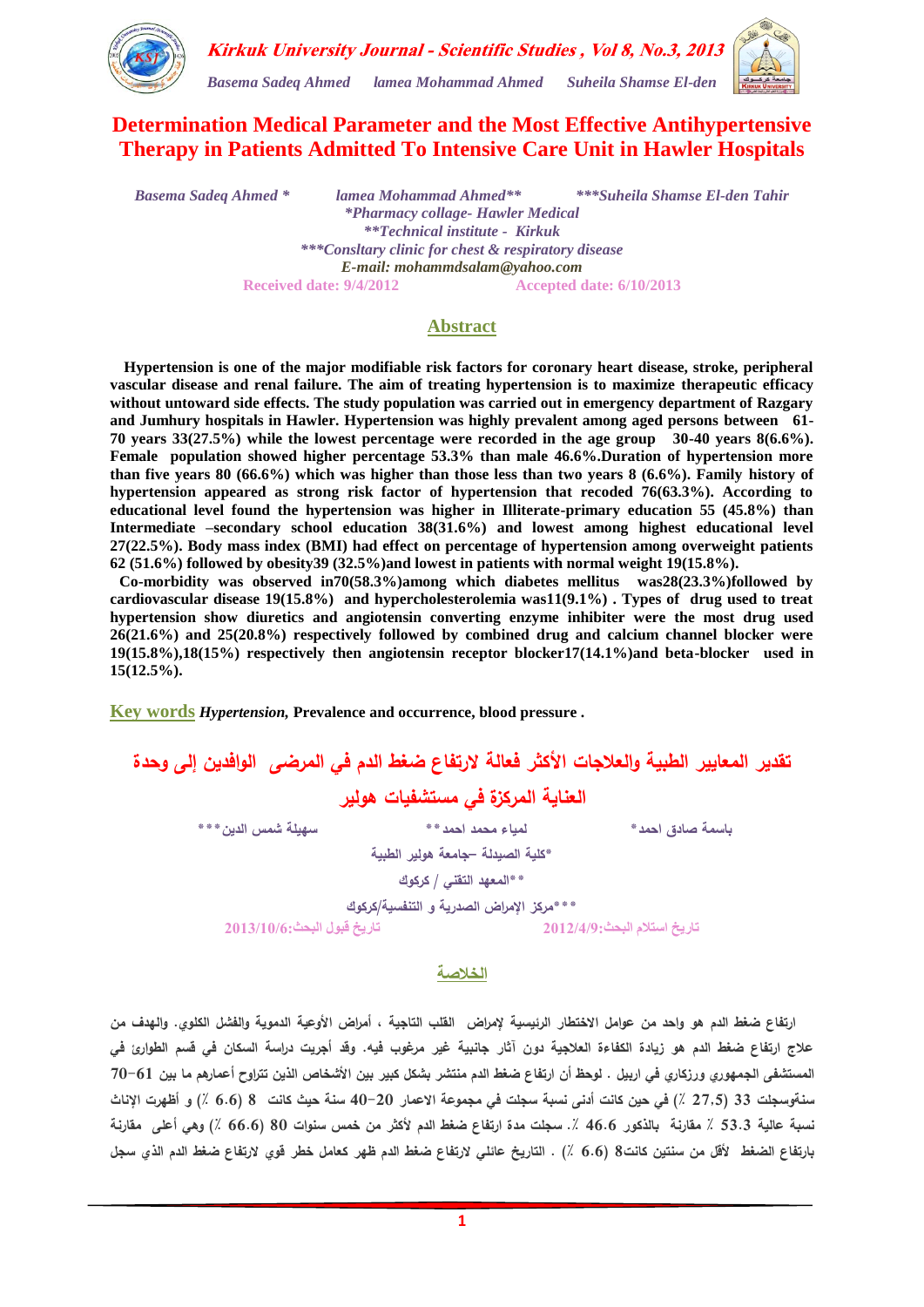

# Kirkuk University Journal - Scientific Studies, Vol 8, No.3, 2013 *Basema Sadeq Ahmed lamea Mohammad Ahmed Suheila Shamse El-den*

**نسبة67 )63.3 ٪(. وفقا لمستوى التعميم فكان ارتفاع الضغط أعمى نسبة انتشار بين المستوى التعميمي االبتدائي – األمي 55)45.8 ٪( ثم المتوسطة والثانوي 38 )31.6 ٪( واقل نسبة بين ذوي التعميم العالي وكان 27 )٪22.5(. مؤشر كتمة الجسم له تأثير عمى نسبة ارتفاع ضغط الدم بين المرضى تظهر زيادة الوزن62 )51.6 ٪( تميها السمنة39 )32.5 ٪( وأقل نسبة في المرضى ذوي الوزن العادي كان 19 )15.8 ٪(. وكان مجموع المرضى المصابين بارتفاع ضغط الدم مع حدوث اضطراب طبية أخرى 70 )58.3 ٪( وأكثر اإلمراض المرافقة الرتفاع ضغط الدم داء السكري سجل أعمى نسبة عالية 28 )23.3 ٪( ، يميه ارتفاع ضغط الدم مع امراض القمب واألوعية الدموية 19)٪1578( ، مريض ارتفاع ضغط الدم مع زيادة مستوى الكولسترول11)٪9.1(. انواع االدوية المستخدمة لعالج ارتفاع الضغط فاظهر مدرات البول و دواء لألنجيوتنسين المانع اإلنزيم من اكثر االدوية استخداما وكانت 26 )21.6 ٪( و 25 )20.8 ٪( عمى التوالي وتمها عقار المركب و حاصرات قنوات الكالسيوم 19 )15.8 ٪( و 18 )15 ٪( عمى التوالي وكما ان استـخدم عقاقير طبية اخرى مثال غالقات مستقبالت أنجيوتنسين 17 )14.1 ٪( وحاصرات بيتا 15 )12.5 ٪(.** 

**الكممات الدالة: ارتفاع ضغط الدم، حدوث انتشار ، ضغط الدم .**

### **Introduction**

 Hypertension is one of common diseases especially in adult that effect up to 25% of adult population in developing countries. Hypertension involves alteration in baroreflex and chemoreflex pathways at either peripheral or central level it classified as either primary (essential hypertension) or secondary hypertension [1,2 ].

Essential hypertension is the most prevalent type affecting about 90-95% of hypertensive patients [3] although no direct cause has been identified, there are many factors such as sedentary lifestyle, smoking, stress, obesity and recent studies have implicated low birth weight a risk factor for adult essential hypertension and cluster in families which represent collection of genetically based disease or inherited biochemical abnormalities [4]. The remaining 5-10% of cases are secondary hypertension caused by other that conditions effect the kidney, arteries, heart and endocrine system. In the Eastern Mediterranean region hypertension affects more than 20% of people [4, 5, 6].

In most cases, hypertension results from a complex interaction of genetic, environmental  $\&$ demographic factors, the twin studies document greater concordance of blood pressure in monozygotic twin and pathophysiological factors of hypertension involve activation of sympathetic nervous system and abnormalities of resistant vessels [5,6,7]. Epidemiologies of hypertension vary markedly in different regions, in the year 2000 it was estimated that nearly one billion people or 26% of the adult population have hypertension worldwide. Lifestyle modification are still recommended in conjunction with medication for treatment of hypertension such as dietary changes ,physical exercise and weight loss , several classes of medication collectively referred to antihypertensive drugs are currently available for treating hypertension and the aim of treatment should be to reduce blood pressure to < 140/ 90mmHg for most individuals, and lower for individual with diabetes or kidney disease[7,8,9] .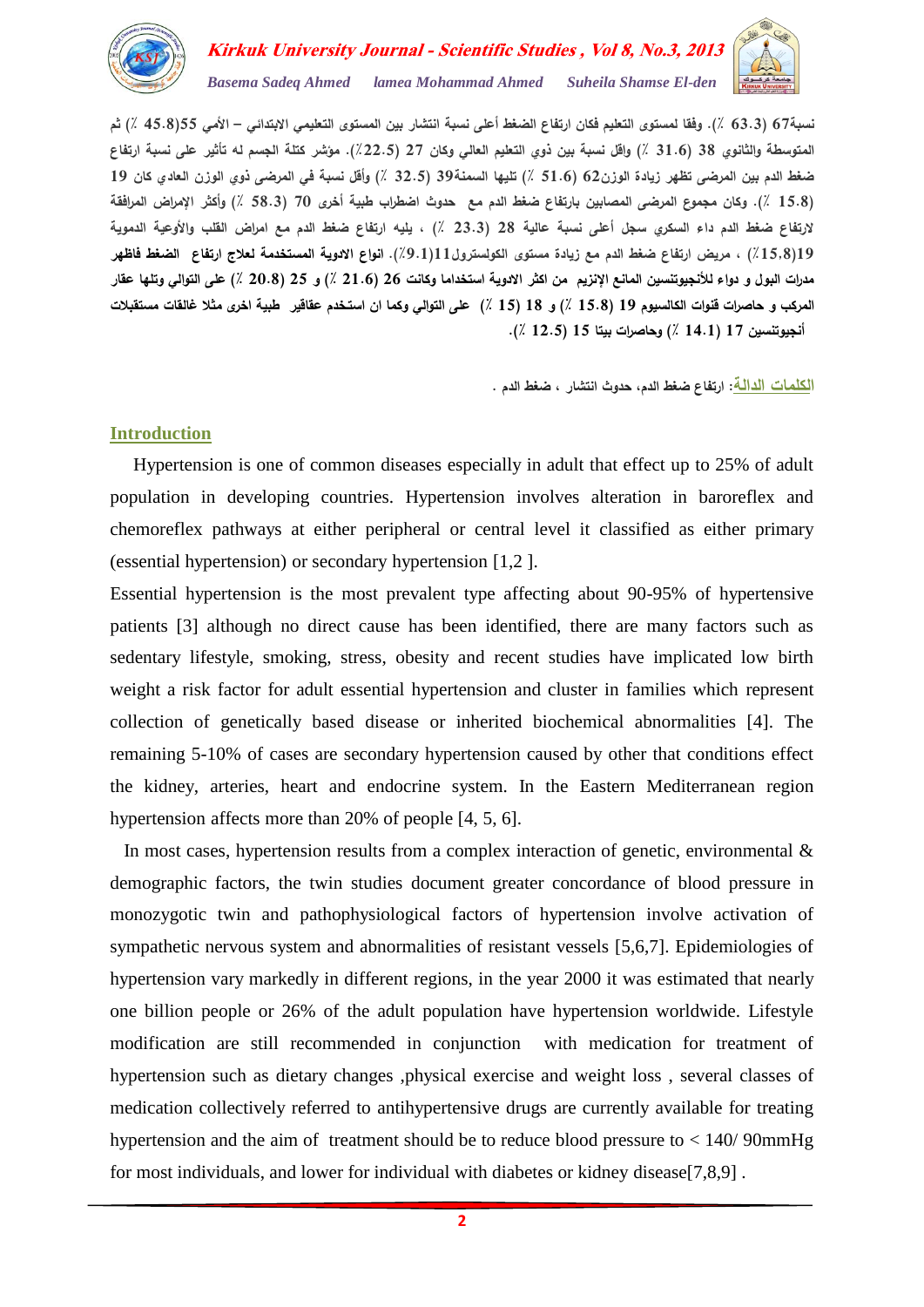

 Aldosterone –receptor antagonist (ARAS) have been shown to have effect on blood pressure reduction specially in difficult –to- treat or resistant hypertension and addition of spironolactone resulted in an impressive drop in systolic blood pressure (SBP) of up to 2.5 mmHg and 12mmHg in diastolic blood pressure (DBP) .The combination of both drugs and placebo in uncontrolled hypertension despite treatment with at least diuretics and calcium channel –blockers [9,10] .The most commonly combined drugs used to treatment hypertensive cases are as follows diuretic with potassium –sparing agent, adrenergic blocker with diuretics, angiotensin-converting enzyme inhibitors with diuretics ,angiotensin11 receptor blockers with diuretics and angiotensin-converting enzyme inhibitors with calciumchannel blockers [4]. Response to hypertensive drug increase with absence of diabetes, higher waist circumference, lower aortic pulse wave velocity and lower baseline highdensity lipoprotein (HDL) and cholesterone [11,12] while deficit of exogenous calcium ,its low content in drinking water plays a key role in the pathogenesis of increased blood pressure[12]. Hypertension is common in persons with diabetes as in persons without diabetes and increase risk of acute myocardial infarction so treatment need- antihypertensive and treat of dyslipidemia and glucose control [13,14,15].

 There are many risk factor increased incidence of hypertension include positive family history, older age, male gender ,obesity, less of exercise , high sodium potassium ratio and chronic stress factor[16] also epithelial sodium channel activation might be more common cause of hypertension ,as evidence by increase sodium conductance in peripheral lymphocytes has been noticed in 25%of patient with resistant hypertension [17,18].

#### **Objectives**

 The present study was carried out on hypertensive patient to study correlation of risk factors as age, gender, family history, hypertension onset and hypertension duration to determine the most effective treatment used in emergency cases and control them properly in addition to patients having other disease rather than hypertension in intensive care unit.

#### **Materials and Methods**

 The study was conducted in emergency department of Razgary and Jumhury hospital in Hawler from1st September2010 to 31th July2011, on 120 patients aged between 30 to 90and above years old and blood pressure was measured using mercury sphygmomanometer; patient were selected when they had hypertension (BP< 140>90mmHg) or >130>80mmHg.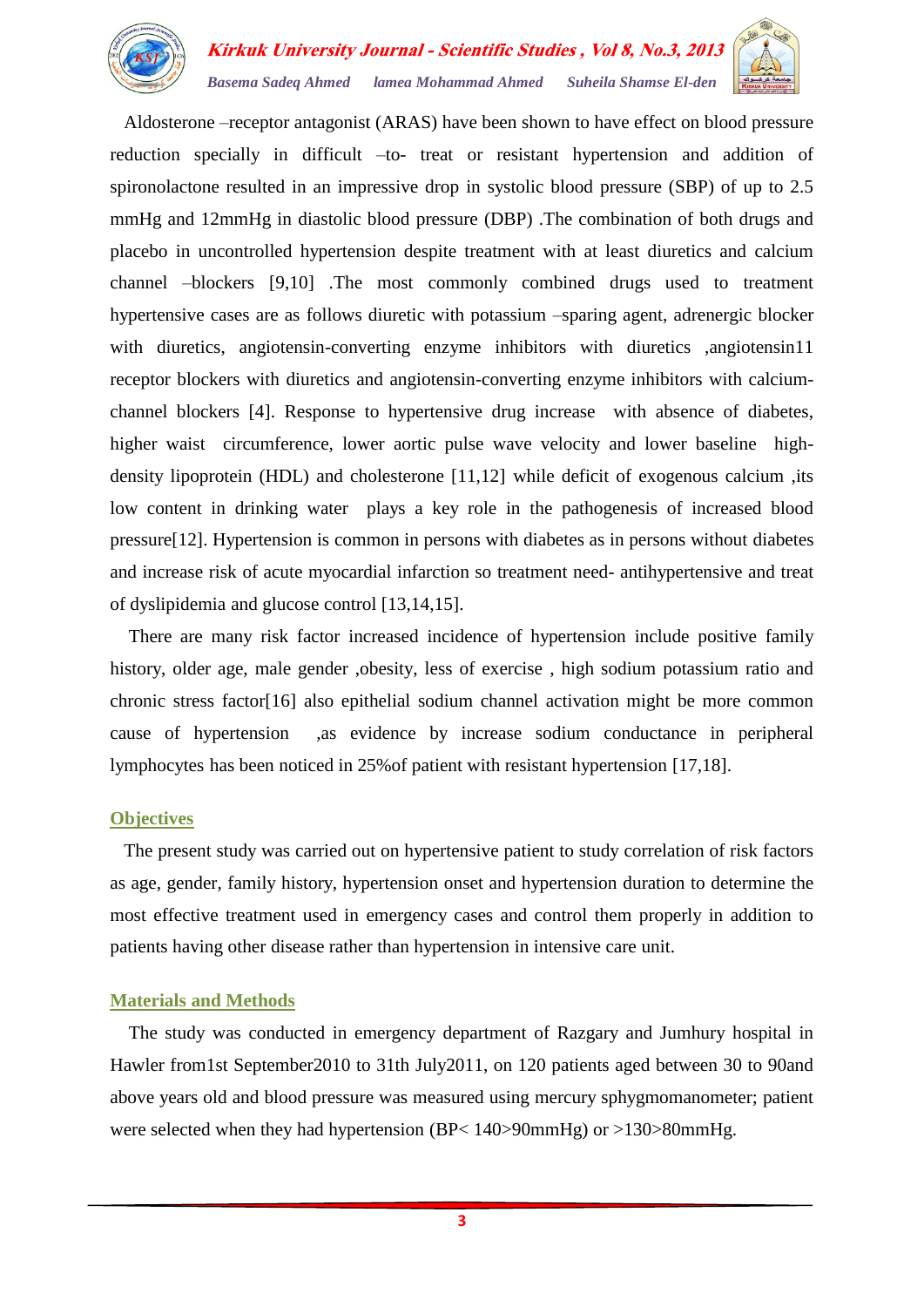

 Other clinical data was calculated by taking information about patient gender, height, age, family history and calculated BMI, duration of hypertension and the most effective antihypertension medication used in patients with complicated condition as diabetes mellitus and cardiovascular disease.

Hypertensive patients were diagnosed to have diabetes mellitus if they fasting blood glucose level was greater than or equal to 7mmol/L or had history of diabetes. Hypercholesterolemia was defined as cholesterol was greater than or equal to 6.2mmol/L. BMI mean body index was indicate normal, overweight and obesity were defined as body mass index (<25Kg/m2, >-  $25\text{Kg/m2}$  and  $>30\text{Kg/m2}$  respectively.

## **Results**

 Table (1) indicates frequency of hypertension among 120 patients their age rang from 30 to 90 years old and above .The highest percentage was among the age 61-70 and 71-80 and 80- 90 years and above were recorded highly percentage 33((27.5%),27(22.5%) and 20(16.6%)respectively while the lowest percentage was recorded in 51-60,41-50 and 30-40 years old was 18(15%),14(11.6%) and 8(6.6%) respectively and hypertension according to gender shows female 64(53.3%).

| Age             | <b>Male</b> | <b>Female</b> | <b>Total</b> |
|-----------------|-------------|---------------|--------------|
| $30-40$         | $5(8.9\%)$  | $3(4.6\%)$    | $8(6.6\%)$   |
| $41 - 50$       | 6(10.7%)    | 8(12.5%)      | 14(11.6%)    |
| $51 - 60$       | $8(14.2\%)$ | $10(15.6\%)$  | 18(15%)      |
| $61 - 70$       | 14(25%)     | 19(29.6%)     | 33((27.5%)   |
| $71 - 80$       | 15(26.7%)   | 12(18.7%)     | 27(22.5%)    |
| 80-90 and above | $8(14.2\%)$ | 12(18.7%)     | 20(16.6%)    |
| Total           | 56(46.6%)   | 64(53.3%)     | 120          |

#### **Table (1): Frequency distribution of hypertension according to age and gender.**

Medical parameters to study hypertension showed high percentage of patients with duration of hypertension more than five years 80 (66.6%) followed by patients with hypertension from 3-5 years 32(26.6%), the lowest was among patients had hypertension less two years 8 (6.6%) table (2).

Family history of hypertension appears a strong factor that increase incidence of hypertension that recoded 76(63.3%) while percentage of patient without family history show44(3.6%) as in figure (2) .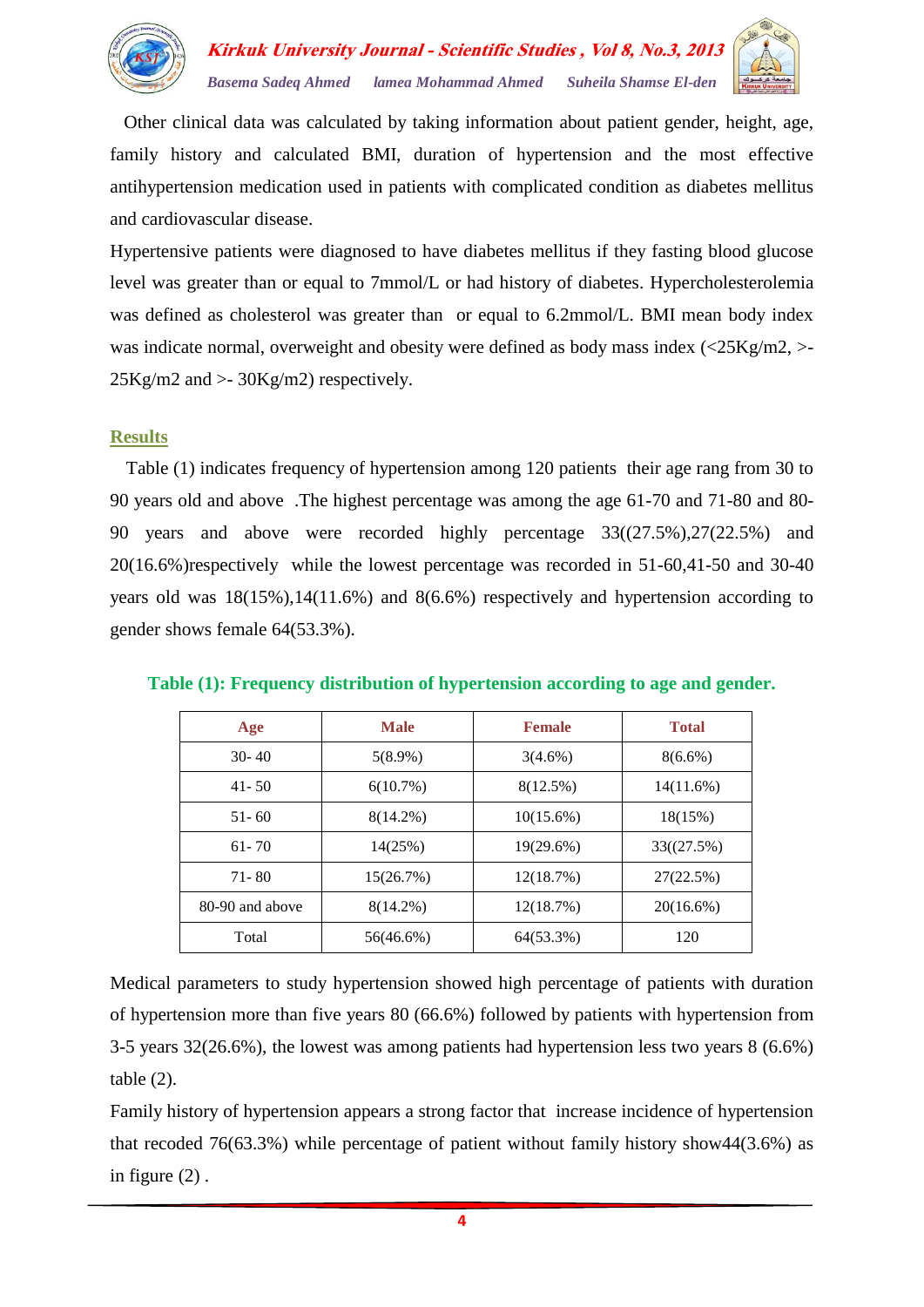

 According to education level the hypertension appears higher in Illiterate-primary55 (45.8%) followed by Intermediate –secondary which were 38(31.6%) and lower percentage in patient with higher education was 27(22.5%).

BMI index was other medical parameter that had effects on percentage of hypertension among patient and according to figure (3) it appear that overweight( $>25$  Kg/M) 62(51.6%) followed by obesity(>30 Kg/M) 39(32.5%) while the lowest was among patients with in normal weight(<25Kg/M) 19(15.8%).

| <b>Parameter</b>                | <b>Percentage</b> |  |
|---------------------------------|-------------------|--|
| Duration of hypertension        |                   |  |
| $<$ 2 years                     | $8(6.6\%)$        |  |
| 3-5 years                       | 32(26.6%)         |  |
| $>5$ years                      | 80 (66.6%)        |  |
| Family history                  |                   |  |
| <b>Yes</b>                      | 76(63.3%)         |  |
| N <sub>0</sub>                  | 44(36.6%)         |  |
| <b>Education</b> level          |                   |  |
| Illiterate-primary              | 55(45.8%)         |  |
| Intermediate –secondary         | 38(31.6%)         |  |
| Higher education                | 27(22.5%)         |  |
| <b>BMI</b> index                |                   |  |
| Normal weight $(<25Kg/M)$       | 19(15.8%)         |  |
| Overweight $(>25 \text{ Kg/M})$ | 62(51.6%)         |  |
| Obesity $(>30 \text{ Kg/M})$    | 39(32.5%)         |  |

## **Table (2): Frequency distribution of clinical parameters of hypertensive patients**

 The main medical conditions that were related to hypertension were showed a percentage70 (58.3%). Patients suffer from hypertension with diabetes mellitus 28(23.3%) followed by hypertensive patient with cardiovascular disease19 (15.8%), then hypertensive patient with hypercholesterolemia 11(9.1%) and hypertension with concurrent medical symptoms diarrhea, cough and other disorders was 12(10%).

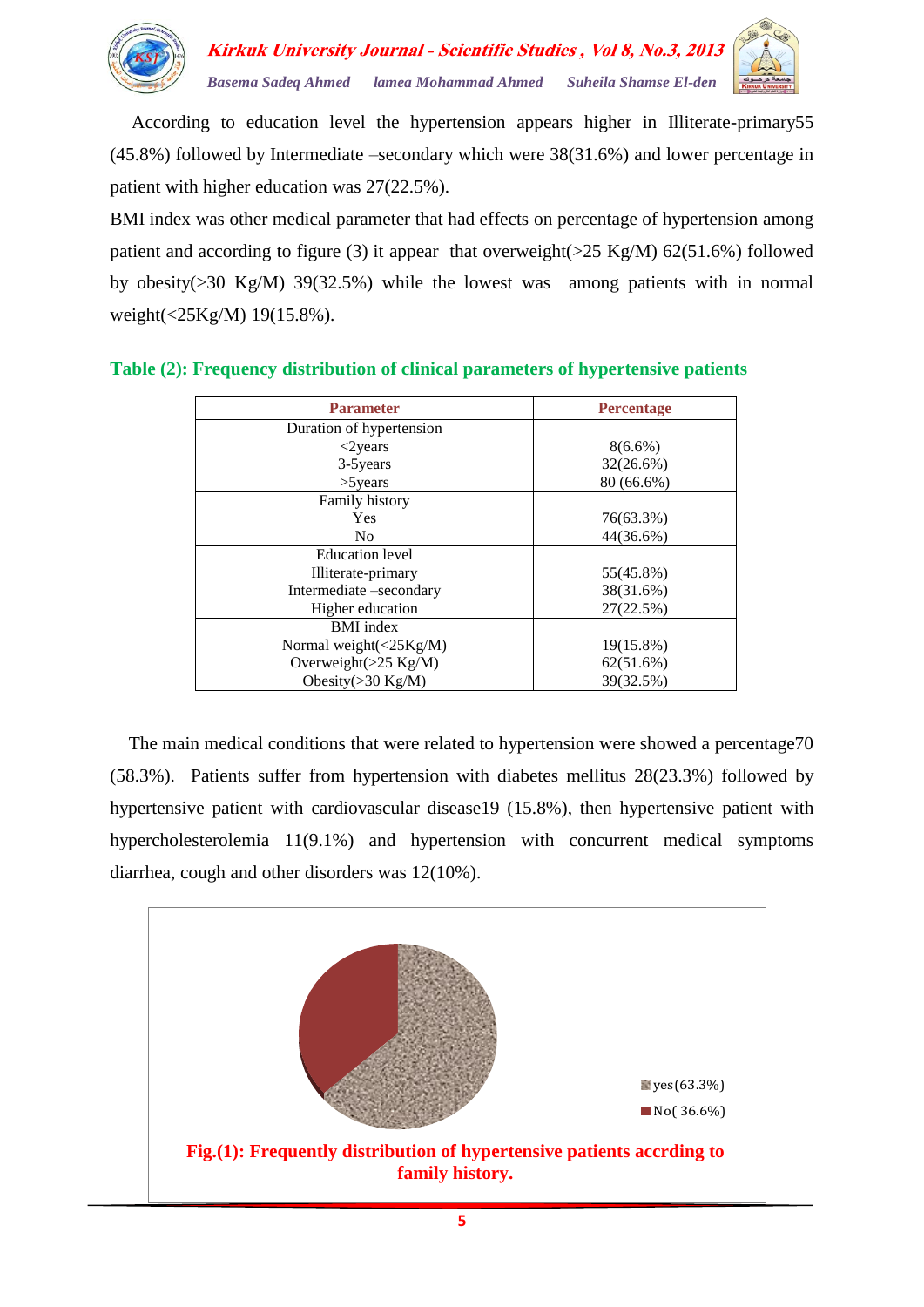



*Basema Sadeq Ahmed lamea Mohammad Ahmed Suheila Shamse El-den* 



**Table (3) Medical disorders associated with hypertension**

| Associated disease     | Female      | Male        | Total       |
|------------------------|-------------|-------------|-------------|
| Diabetes mellitus      | 13(39.3%)   | 15(38.4%)   | 28(23.3%)   |
| Cardiovascular disease | $6(18.1\%)$ | 13(33.3%)   | 19(15.8%)   |
| Hyperchlestremia       | $6(18.1\%)$ | $5(12.8\%)$ | $11(9.1\%)$ |
| Others                 | $8(24.2\%)$ | 6(15.3%)    | $12(10\%)$  |
| Total                  | 33(47.1%)   | 39(55.7%)   | 70(58.3%)   |

Determining drug type to treat hypertension showed that diuretics and angiotensin converting enzyme inhibiter(ACEI) were the most widely drug used 26(21.6%) and 25(20.8%) respectively, followed by combined drug, calcium channel blocker, angiotensin receptor blocker, and beta-blocker were 19(15.8%),18(15%) and 17(14.1%) and15(12.5%) respectively.

**Table (4) Medical treatment for hypertensive patients**

|                                            |              | . .          |              |
|--------------------------------------------|--------------|--------------|--------------|
| Drug                                       | Male         | Female       | Total        |
| <b>Diuretics</b>                           | $10(17.8\%)$ | 16(25%)      | 26(21.6%)    |
| Angiotensin-converting enzyme<br>inhibiter | 14(25%)      | $11(17.1\%)$ | $25(20.8\%)$ |
| Combined                                   | 9(16%)       | $10(15.6\%)$ | 19(15.8%)    |
| Angiotensin receptor blocker               | $8(14.2\%)$  | $9(14\%)$    | $17(14.1\%)$ |
| Calcium channel blocker                    | $6(10.7\%)$  | 12(18.7%)    | 18(15%)      |
| Beta-blocker                               | 9(16%)       | $6(9.3\%)$   | 15(12.5%)    |
| Total                                      | 56(46.6%)    | 64(53.3%)    | 120          |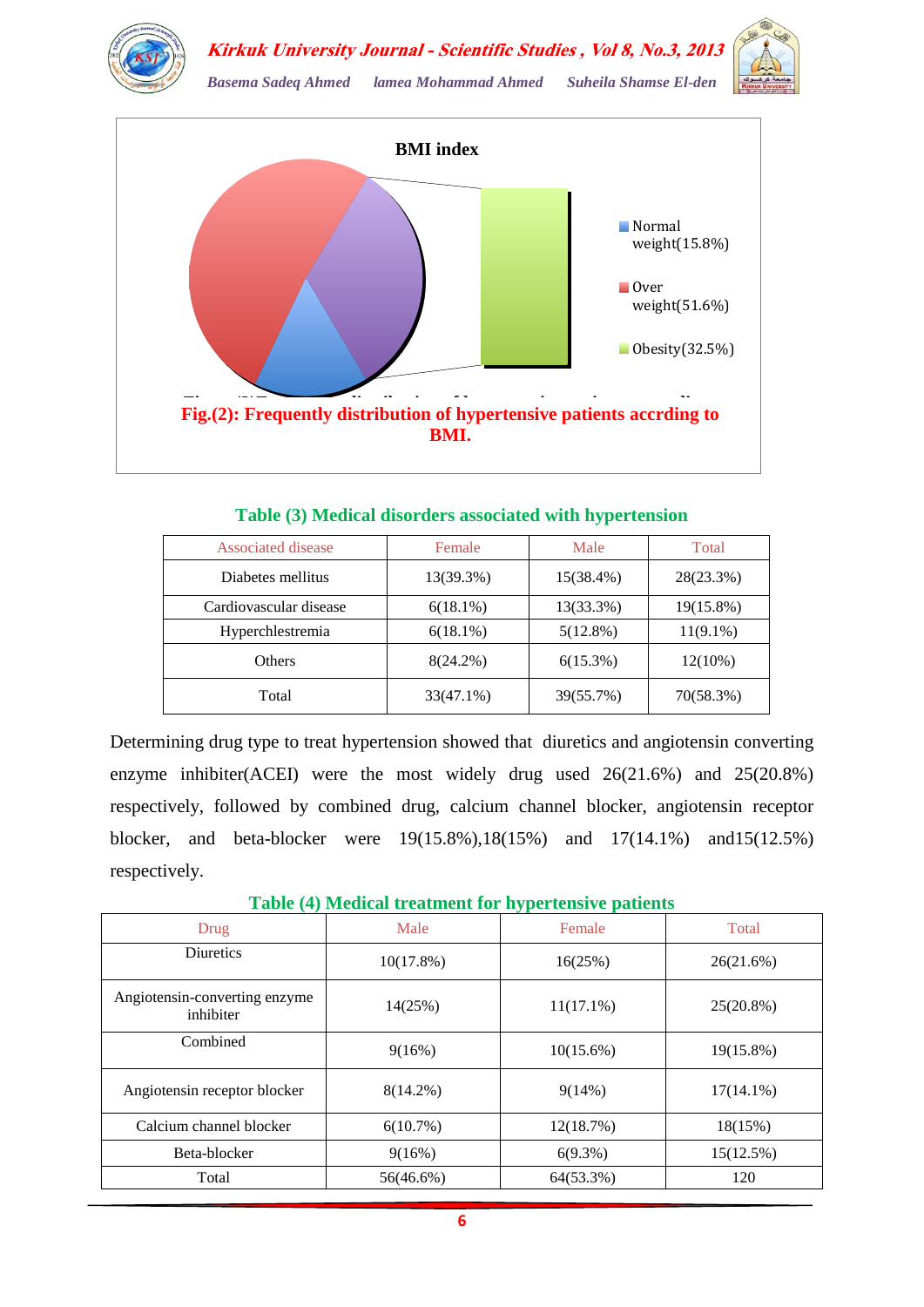

#### **Discussion**

 Out of total 120 patients the highest hypertension frequency occurred at age group 61-70 (27.5%), SBP increased with age due to reduce elasticity and increase stiffness of large conduit arteries [11,18] others[6,16] showed ageing was common as predictor of both SBP and DBP and the arteriosclerosis resulted from collagen deposition and smooth –muscle cell hypertrophy in addition to structural abnormalities, [5]founded that hypertension was highly prevalent among middle- aged and elderly persons. Hypertensive female showed higher percentage 64(53.3%) than male 56(46.6%) and this in agreement with [11,12,14] as female have more visits to clinics and more complaint than males while [9,16] showed hypertension was commoner in males.

 Duration of hypertension appear highest in patients who had hypertension more than five years 80(66.6%) and lower frequency in patient with duration of hypertension less than two years 8(6.6%) which was in agreement with [11]. Hypertension showed highest frequency within family 76(63.3%) than between families 44(36.6%) other population studies showed greater similarity in blood pressure within family than between families and vasoconstrictor responsiveness to norepinephrine increased in normotensive offspring of hypertension parents compared with control without family history of hypertension, suggesting that the hypersensitivity may be genetic in origin[5].

 The study showed that about 45.8%of the study population was either illiterate or with primary education and the lowest percentage of hypertension was in higher educational level 22.5% patients, this is expected as educated patients are more adherent to treatment and this in agreement with [11]. Hypertensive patients suffer from overweight and obesity recorded in a percentage of 51.6%, 32.5% respectively, [16] showed that obesity is a common risk factor in hypertensive patients.

 Hypertension associated with other medical disorders recorded 70(58.3%) which indicates that early detection and effective treatment to hypertension is crucial .The most common medical related disease was diabetes mellitus 23.3% which was in agreement with[5] who showed hypertension is approximately twice as common in diabetics as in persons without diabetes and since 35-75% of cardiovascular complication of diabetes are attributable to hypertension ,diabetic patient need aggressive antihypertensive treatment([19]. NIDDM and hypertension commonly co-exist and may be part of the insulin resistance or metabolic syndrome. This syndrome describes a group of clinical and biochemical features which are strongly associated with accelerated atherosclerosis, these features include obesity, mixed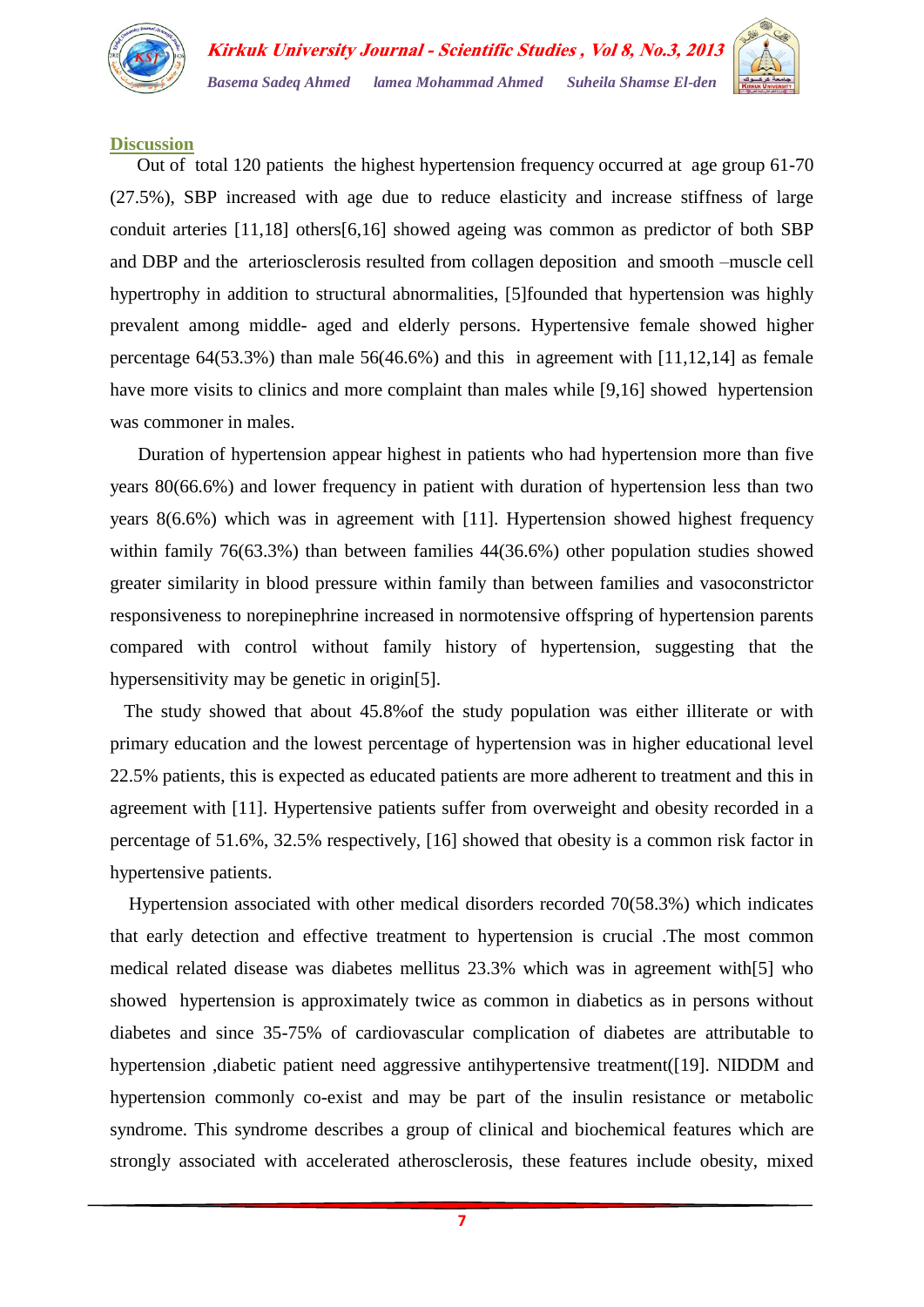

dyslipidemia (high triglycerides and low HDL [high density lipoprotein] cholesterol levels) and hyperinsulinaemia, as well as hypertension.

 The frequency of hypertensive patients with cardiovascular disease was15.8%, [7,20]showed hypertension is considered as cardiovascular risk factor that increases the risk of development of atherosclerosis, through induction of oxidative stress on arterial wall. While [13,16] recoded cardiovascular disease as significant causes of morbidity and mortality in hypertension, then hypertensive patients with hypercholesterolemia was 9.1% [21] founded approximately 40% of persons with essential hypertension also have hypercholesterolemia while [16] found hypercholesterolemia occurred in very small proportion of hypertensive patients , this study recurred hypertension with other medical symptoms diarrhea , cough and other disorder 12(10%) patients.

Antihypertensive drugs from several classes have been shown to reduce elevation of blood pressure and cardiovascular disease morbidity and mortality [19]this study showed drug type to treat hypertension as diuretics and angiotensin converting enzyme inhibiter were the most drug used 26(21.6%) and 25(20.8%) respectively followed by then combined drug uses19(15.8%)the usefulness of combination drugs is to counterbalance these regulatory mechanisms and thus increase their antihypertensive effectiveness , the monotherapy for hypertension was successful in only 50% - 60% of the cases[4]the combination to low dose administration ,control blood pressure and minimizes side effects.

Calcium channel blocker ,angiotensin receptor blocker18(15%) and 17(14.1%) respectively,[7]found that blocker and ACEI are widely used for the treatment of hypertension it is addition to blood pressure control ,prevention of complication represents a great challenge in the management of hypertension . Adrenergic receptor blockers are effective agents for the treatment of hypertension and their use has been associated with reduced cardiovascular morbidity and mortality. [4] Beta blocker uses recorded 15 (12.5%) are effective and overall safe agents for hypertension not recommended under some unique clinical circumstances like diabetes mellitus, peripheral vascular disease and bronchial asthma [4,5].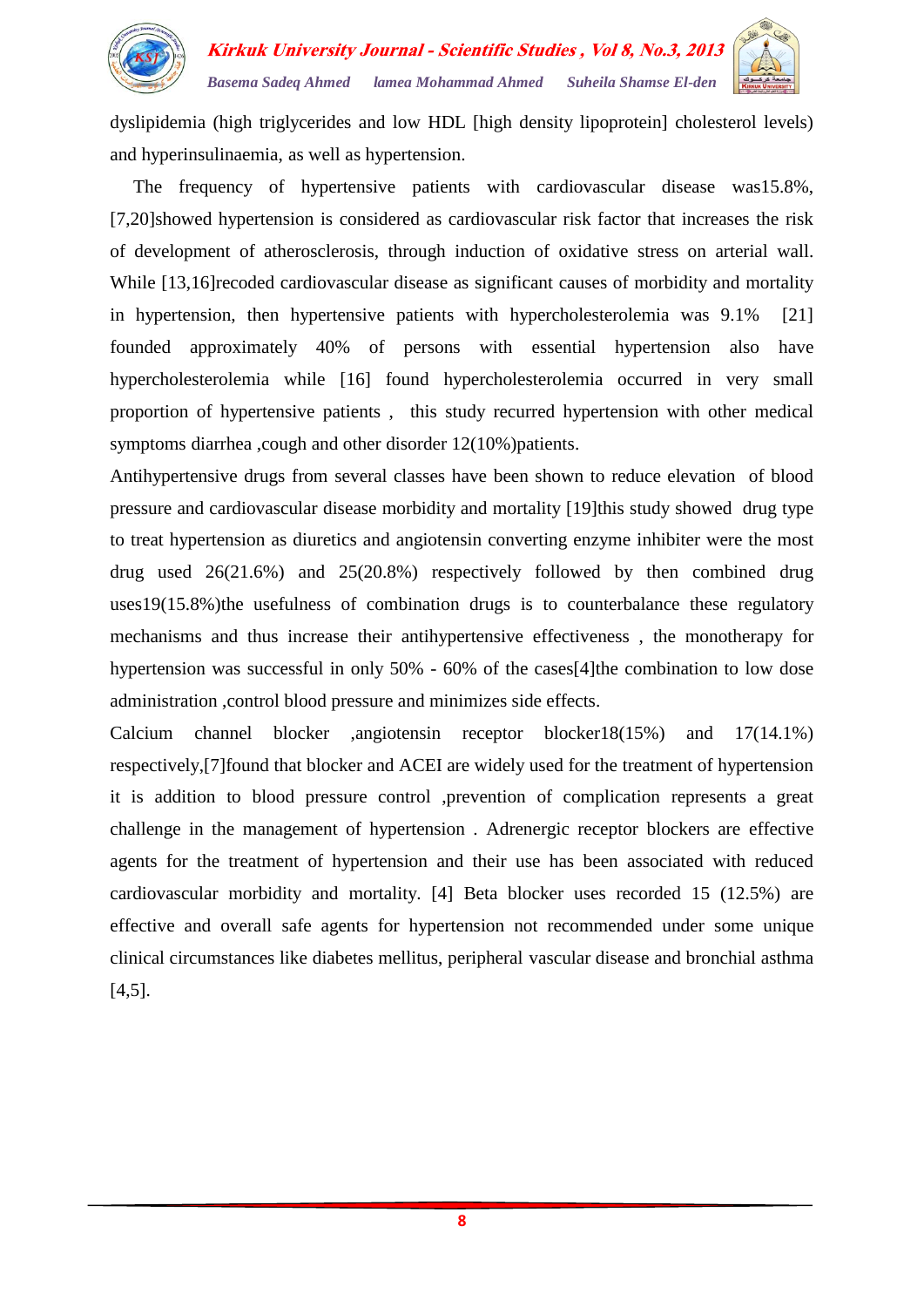



## **Conclusion**

 Hypertension is a risk factor for many diseases especially in elderly and female patients, other medical parameter is duration of hypertension showed higher percentage in patient with more than five years and increased the incidence within a family history. Hypertensive patients with Illiterate-primary education showed lower percentage than those with higher education level. Higher frequency of hypertension among overweight and obesity patients and there are several medical condition related to hypertension like diabetes mellitus, cardiovascular disease and hypercholesterolemia.

Diuretics and angiotensin converting enzyme inhibiter were the most drug used followed by then combined drug used for control blood pressure and minimize of side effects. Angiotensin receptor blocker, calcium channel blockers are widely used to control and prevention of complication represents a great challenge in the management of hypertension. Then Beta blockers are effective and safe agents for hypertension.

## **Recommendation**

Hypertension has an important impact on public health because the positive association between increase blood pressure and diabetes, cardiovascular disease and hypercholesterolemia, regular doses of antihypertension drugs are required to control blood pressure and treatment related disease, weight loss has been found to reduce elevation of blood pressure. Developing therapeutic mechanism with fewer side effects, resulting in more effective blood pressure reduction is possibly effective approaches to treating and even preventing hypertension in future.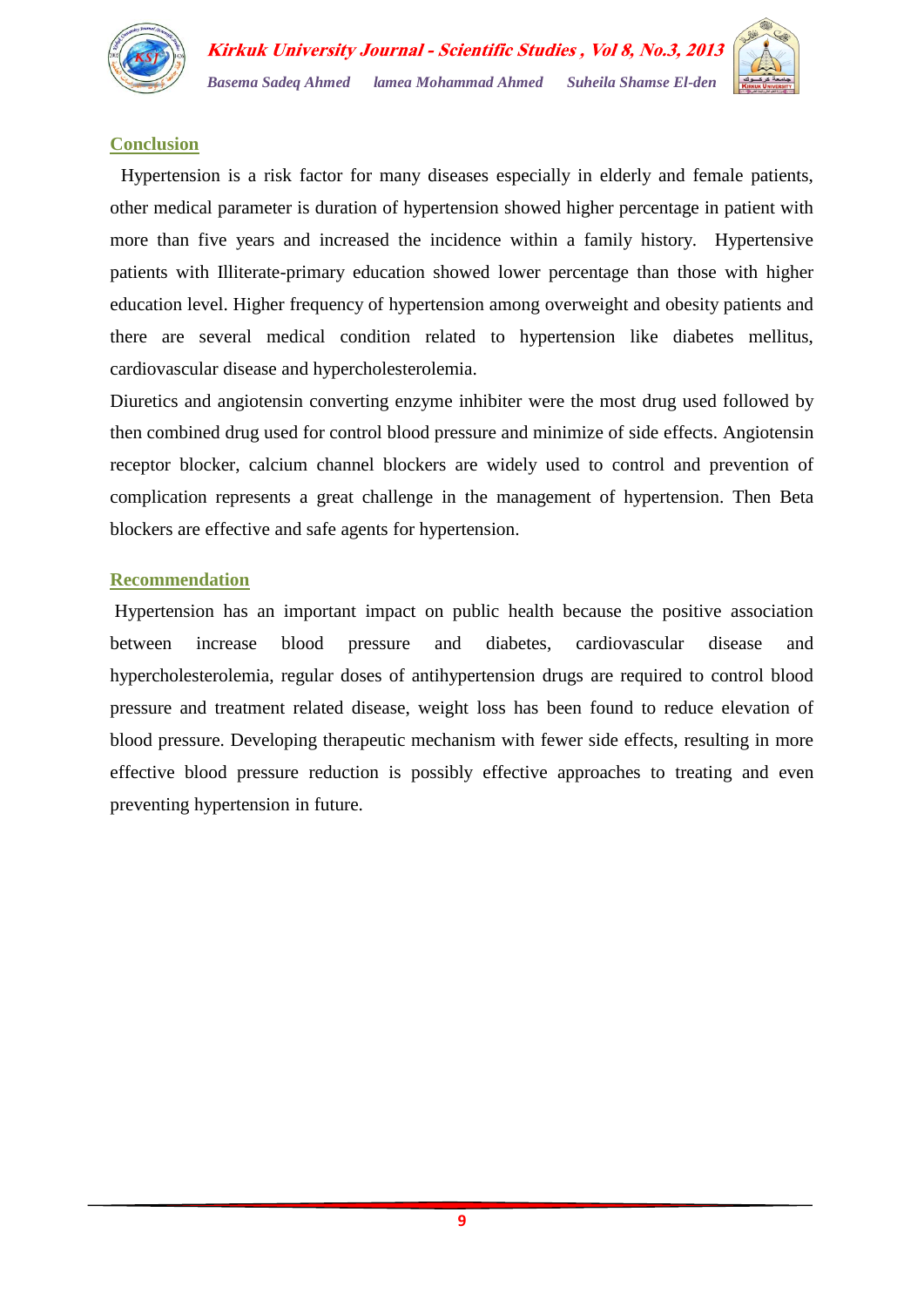

## **Reference**

[1] A.Makris, M.Seferou and D.Papadopoullos, Resistant hypertension workup and approach to treatment, International Journal of hypertension, ( 2010) ,.2011, PP.(1-10).

[2] k.Wolf – Maier , R.S.Cooper and J.R.Banegas ,Hypertension prevalence and blood pressure level in 6 European countries .Canada and the United State, Journal of the American Medical Association, ( 2003),18, PP.(2363-2369).

[3] O.A. Carretero and S.Oparil, Essential hypertension ,Circulation, (2000), 3, PP.(1-6).

[4] S.G.Chrysant, Fixed low dose -drug combination for the treatment of hypertension, Archives of Family Medicine, 4 , (1998), PP. (370-376).

[5] S.Oparil, A.M.Zaman and D.A.Calhoun, Pathogenesis of hypertension, Annals of Internal Medicine, 139,( 2003), PP. (761-776).

[6] I.Ostchega, C.F. Dillon, J.P.Hughes, M.Carroll and S.Yoon, Trends in hypertension prevalence, awareness, treatment, and control in older U.S. Adult, Journal of the American Geriatrics Society, 7 , (2007) , PP.(1056-65).

[7] T. A.Blumenthal, M. A.Babyak and A.Hinderliter, Effect of the DASH diet alone and in combination with exercise and weight loss on blood pressure and cardiovascular biomarkers in men and women with high blood pressure, Archives International Medical journal , 2 , (2010PP. (126-161).

[8] J. C.Onwubere, and S. O. Ike, Prevalence of hypertension and its complications amongst medical admissions at University of Nigeria Teaching Hospital, Journal of Medicine, 1 , ( 2000) , PP. (17-21).

[9] Z.N.Hasan, M. Q. Hussein and G. F.Haji, Hypertension as a Risk Factor: Is It Different in Ischemic Stroke and Acute Myocardial Infarction Comparative Cross-Sectional Study, International Journal of Hypertension, 2011 ,( 2011) , PP.( 1-5).

[10] P.M Jansen, K.Verdank, B.PImholz, A.H.Danser and A.H Van, Long term used of aldosterone receptor antagonists uncontrolled hypertension., International Journal of Hypertension, 2011 ,( 2011),PP.(1-12).

[11] S.A.Al-dabbagh, Compliance of hypertensive patients to management in duhok governorate using morisky-green test, Duhok Medical Journal, 1 ,( 2010), PP.(28-39).

[12] J.Curb, D. S. Pressel and J.A.Cutler, Effect of diuretic –based antihypertensive treatment on cardiovascular disease risk in older diabetic patient with isolated systolic hypertension, Journal of the American Medical Association,276,( 1996,PP.(1886-1892).